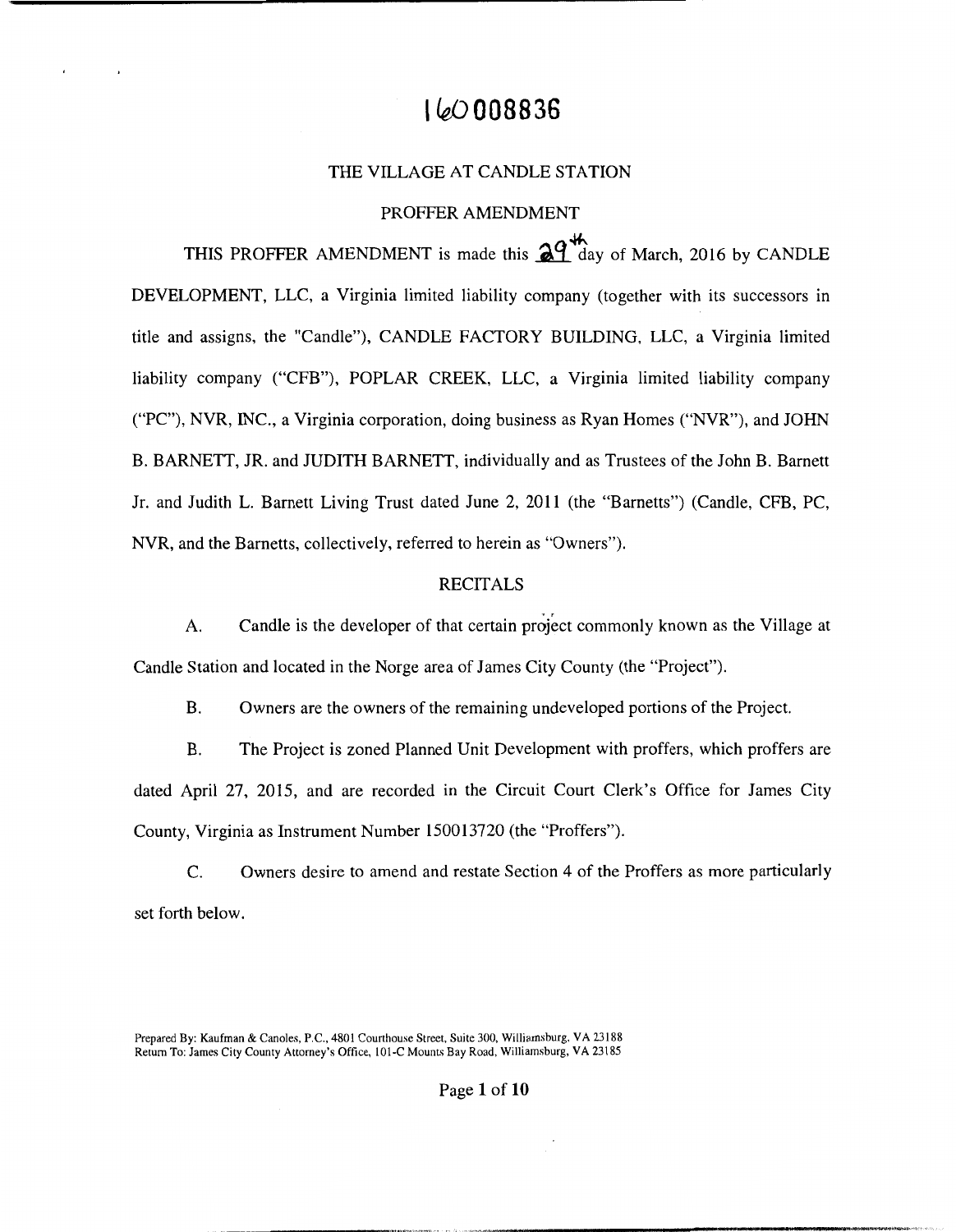NOW, THEREFORE, pursuant to Section 15.2-2302 of the Code of Virginia, 1950, as amended (the "Virginia Code"), and the County's Zoning Ordinance, Owners agrees that it shall meet and comply with the Proffers, as amended and restated below, in developing the Property.

# AMENDED AND RESTATED CONDITION

Section 4 of the Proffers is hereby amended and restated to read as follows:

**4. Housing Opportunities.** Development of the Property shall be done in a manner consistent with the criteria established by the Housing Opportunities Policy adopted by the Board of Supervisors on November 27, 2012 to provide affordable and workforce housing opportunities at different price ranges to achieve the greater housing diversity goal described in the Comprehensive Plan; provided, however, that if the County amends the Housing Opportunities Policy as in effect as of the date of approval of the requested rezoning to increase the targeted income ranges or otherwise make the Policy less burdensome on Owners, the Owners shall only be required to comply with the Policy as so amended.

[Signatures to appear on following pages]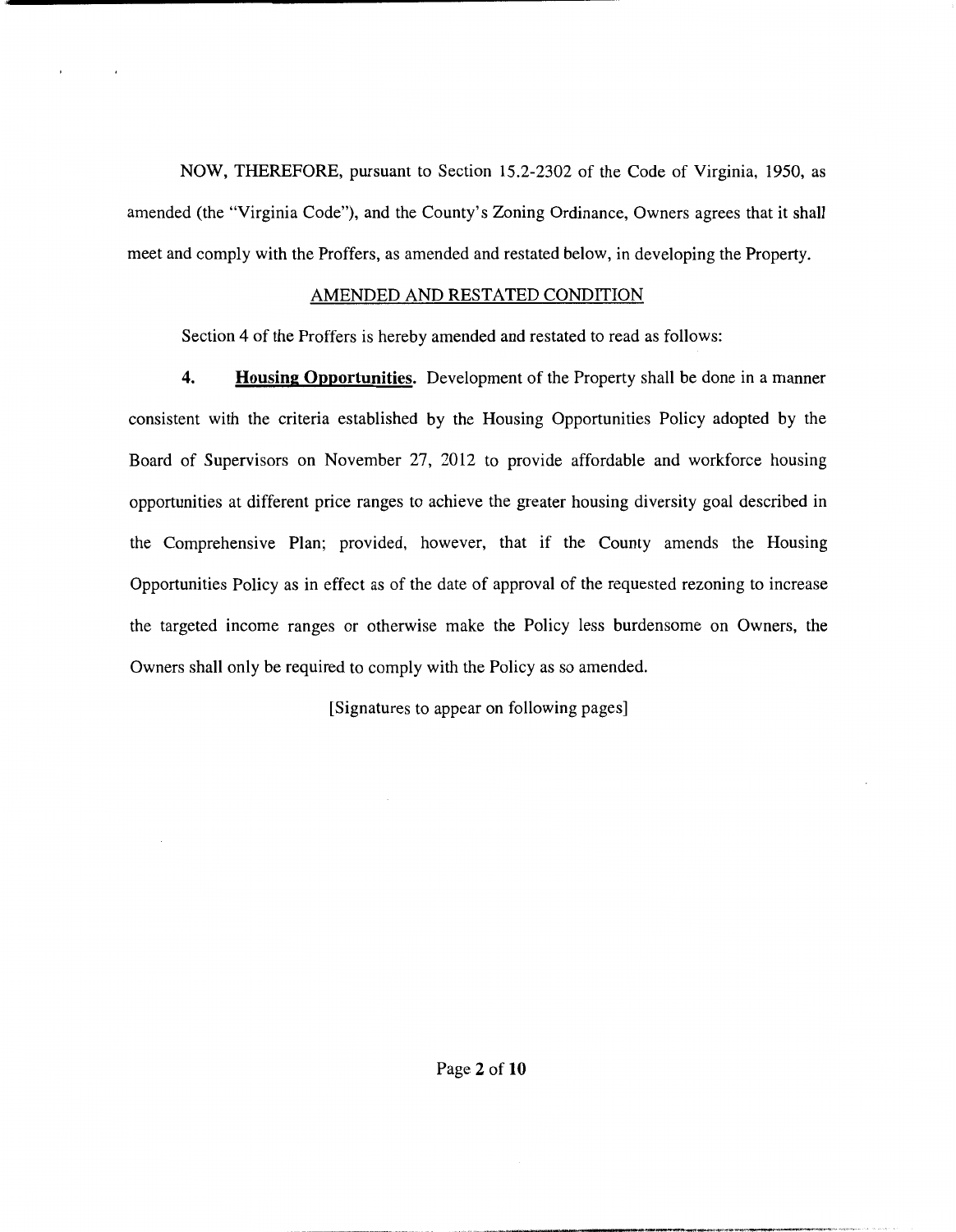**WITNESS** the following signatures.

CANDLE DEYLOPMENT, LLC  $By:$ Pete Henderson, Manager STATE OF VIRGINIA AT LARGE<br>CITY COUNTY OF <u>Vout</u><br>The CITY COUNTY OF ALL dged this <u>28th</u><br>opment, LLC.<br>MOTARY PUBLIC The foregoing instrument was acknowledged this  $\frac{dS}{dx}$  day of  $f'$  also be  $f'$ by Pete Henderson as manager of Candle Development, LLC. NOTARY PUBLIC My commission expires: *10*/3<sup>1</sup>/16 Registration No.: **183594** Linda W. Cooper<br>Commonwealth of Virginia<br>Notary Public Notary Public Commission No. 183594 My Commission Expires 10/31/2016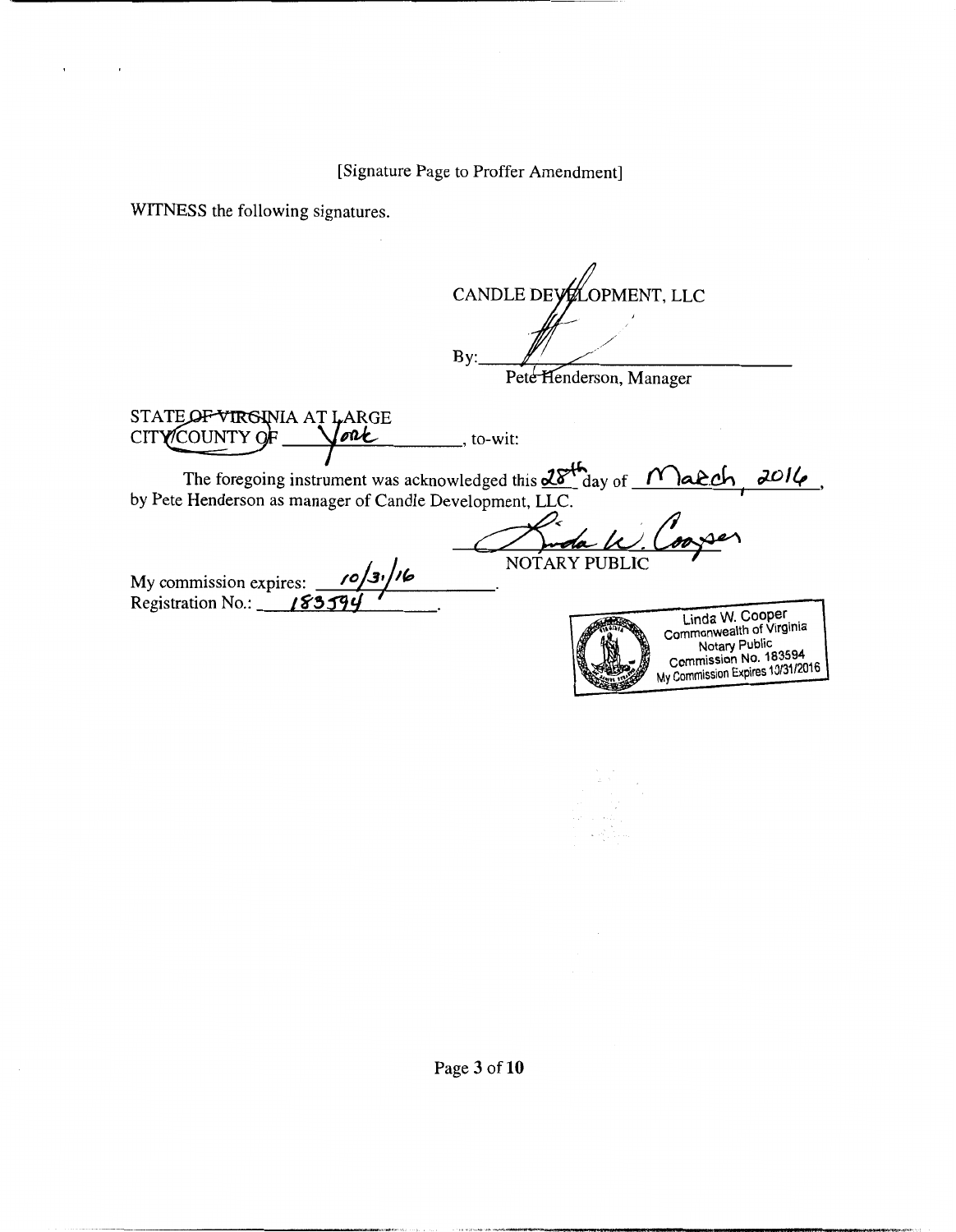CANDLE FACTORY BUILDING, LLC By: Pete<sup>H</sup>enderson, Manager STATE OF VIRGINIA AT LARGE CITY COUNTY OF lork  $\overline{a}$ , to-wit: <u>March, 2016</u> NOTARY PUBLIC My commission expires: *(0)3i/16* Registration No.: 183094 Linda W. Cooper Commonwealth of Virginia Notary Public Commission No. 183594 My commission Expires 10/31/2016



a je p

Page **4 of 10**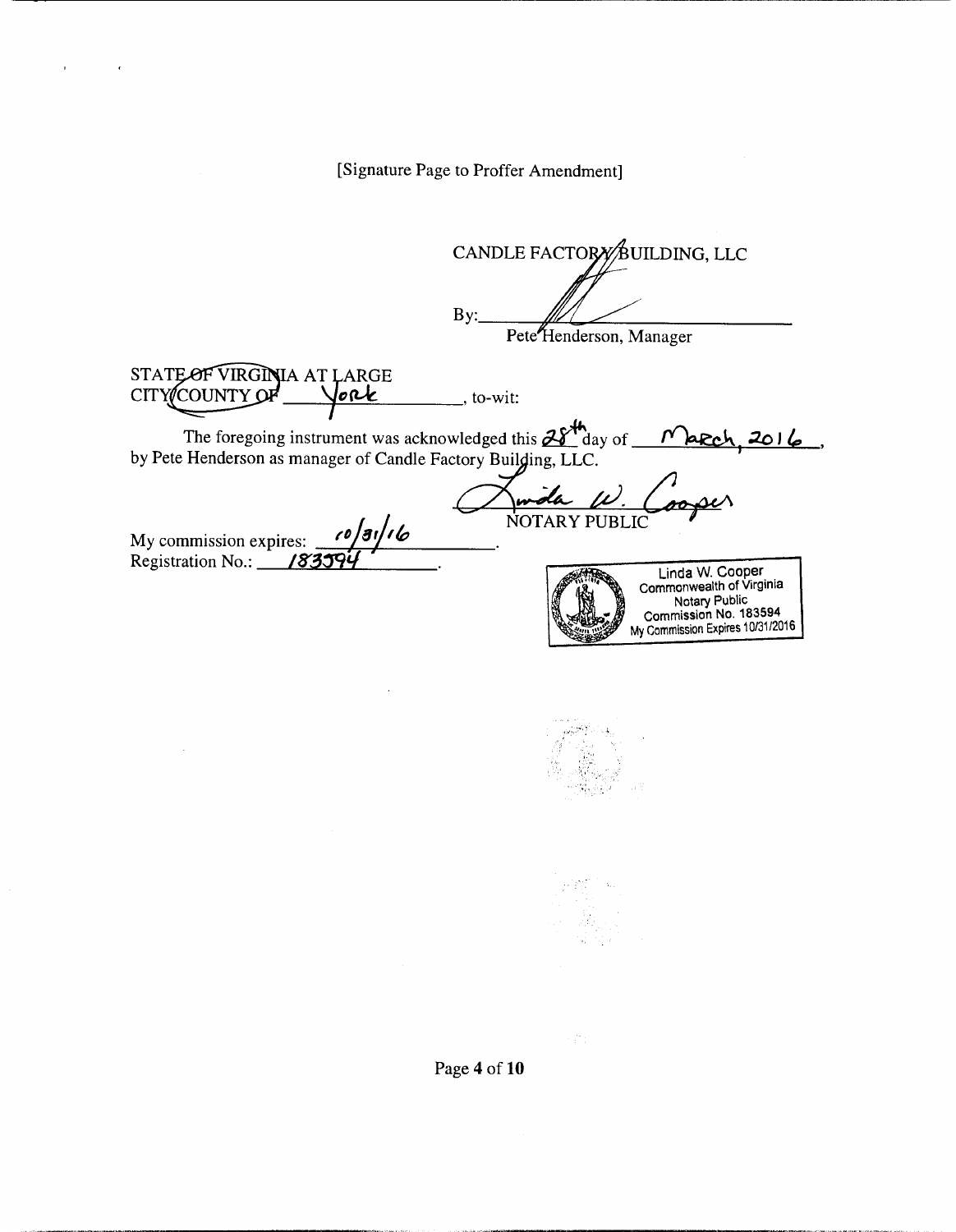POPLAR CREEK LC By: Pete Henderson, Manager STA~INIAATLARGE CITY/COUNTY OF *Joek* , to-wit: The foregoing instrument was acknowledged this  $\frac{\partial \delta^{4h}}{\partial \alpha}$  day of  $\Box$  *Natch, 2016*<br>by Pete Henderson as manager of Poplar Creek, LLC. *x*<br> *x*, LLC.<br>
NOTARY PUBLIC NOTARY PUBLIC My commission expires: *10*/31/16 wiy commission expires: *1994*<br>Registration No.: **183574** Linda W. Cooper Commonwealth of Virginia Notary Public Commission No. 183594 My Commission Expires 10/31/2016

Page **5** of **10**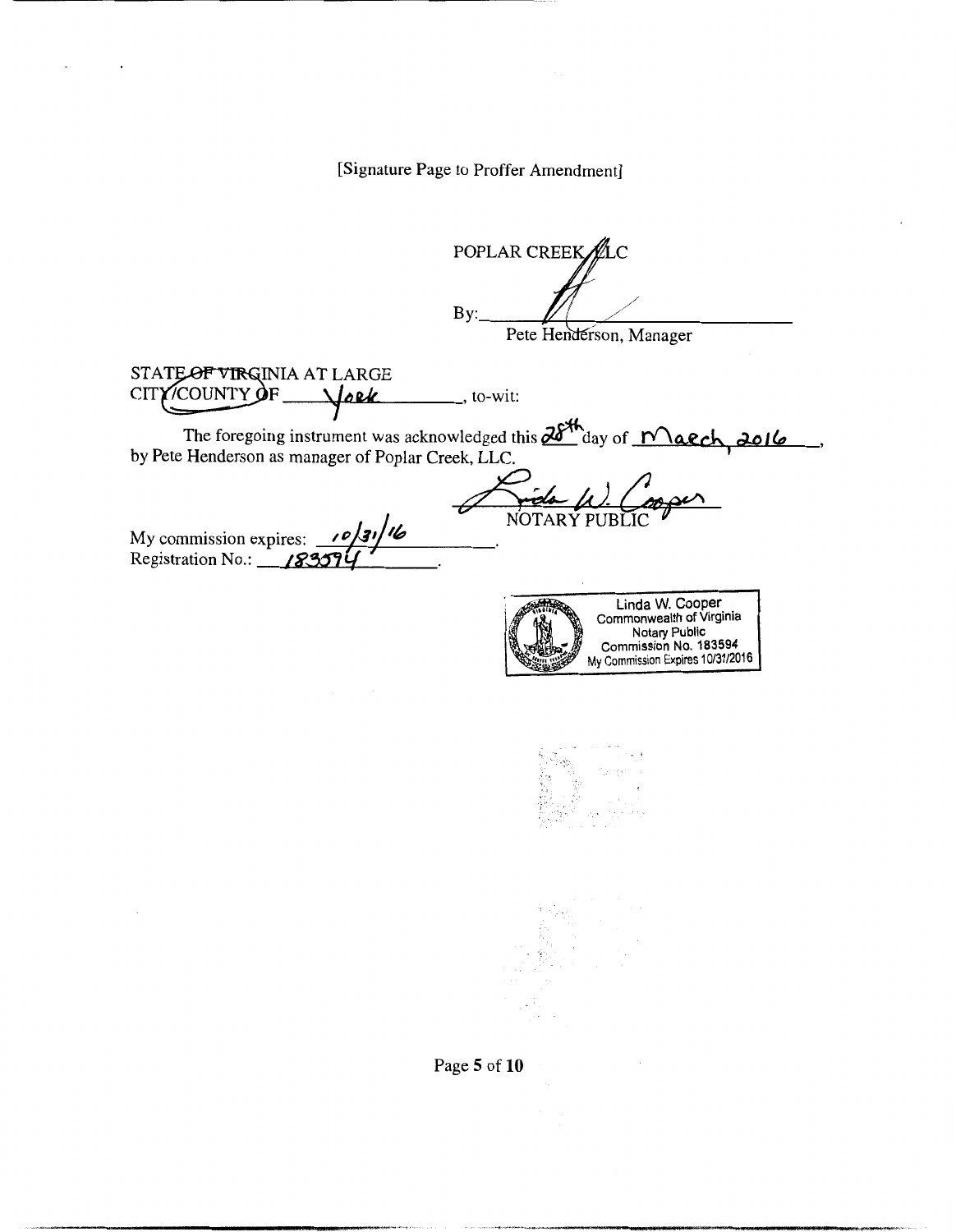| NVK.<br>$\mathbf{B}$ y                                                                      |  |  |  |
|---------------------------------------------------------------------------------------------|--|--|--|
| Nam                                                                                         |  |  |  |
| Title: Vice Preside.                                                                        |  |  |  |
| <b>STATE OF VIRGINIA AT LARGE</b><br>CITY/COUNTY OF Canes Cit<br>, to-wit:                  |  |  |  |
| The foregoing instrument was acknowledged this $\frac{\partial 5}{\partial 0}$ day of March |  |  |  |
| eff Ambrose<br>as Vice President of NVR, Inc.                                               |  |  |  |
|                                                                                             |  |  |  |
| NOTARY PUBLIC                                                                               |  |  |  |
| My commission expires: 5/31/19<br>Registration No.: 114929                                  |  |  |  |
| Kelly Lynn Wroten                                                                           |  |  |  |
| NOTARY PUBLIC 7149229<br><b>Commonwealth of Virginia</b>                                    |  |  |  |
| My Commission Expires May 31, 2019                                                          |  |  |  |

 $\gamma_{\rm e}$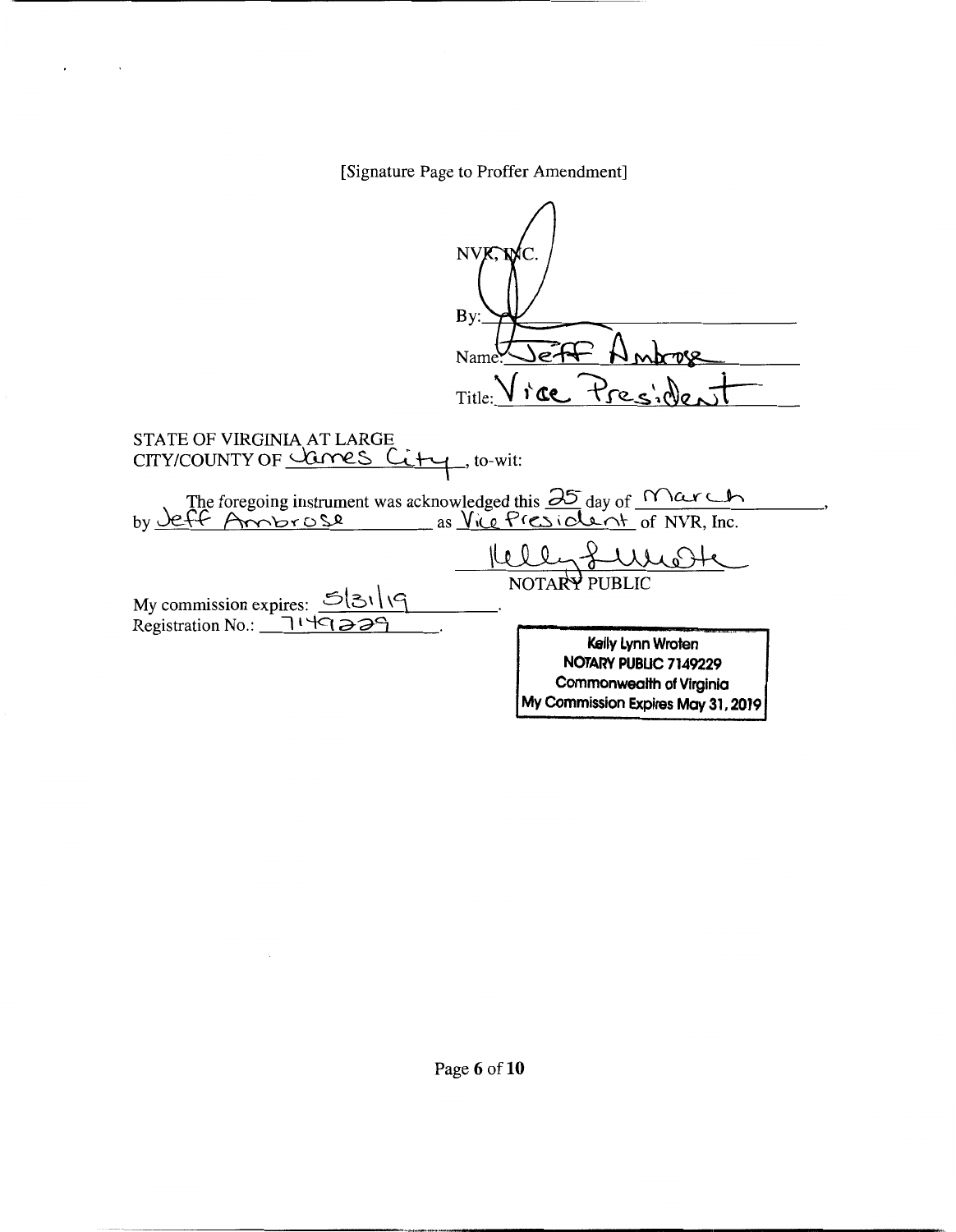John B. Baut / John B. Barnett, Jr., Trustee Ban 771. Trustee<br>B. Barnett, Jr., Trustee<br>Clith Barnew udith Barnett u Ctth Bainett<br>ith Barnett<br>ctth Bainard Juislee<br>ith Barnett, Trustee

S~IAATLARGE C1~ -y~ , to-wit:

The foregoing instrument was acknowledged this  $29$ <sup>th</sup>ay of *<i>March*, 2016 John B. Barnett, Jr. and Judith Barnett, individually and as trustees of the John B. Barnett, Jr. and Judith L. Barnett Living Trust dated June 2, 2011.

011. NOTARY PUBLIC

My commission expires:  $\frac{\sqrt{0}}{3!}$ Registration No.: 18359

Linda W. Cooper Commonwealth of Virginia Notary Public Commission No. 183594 My Commission Expires 10/31/2016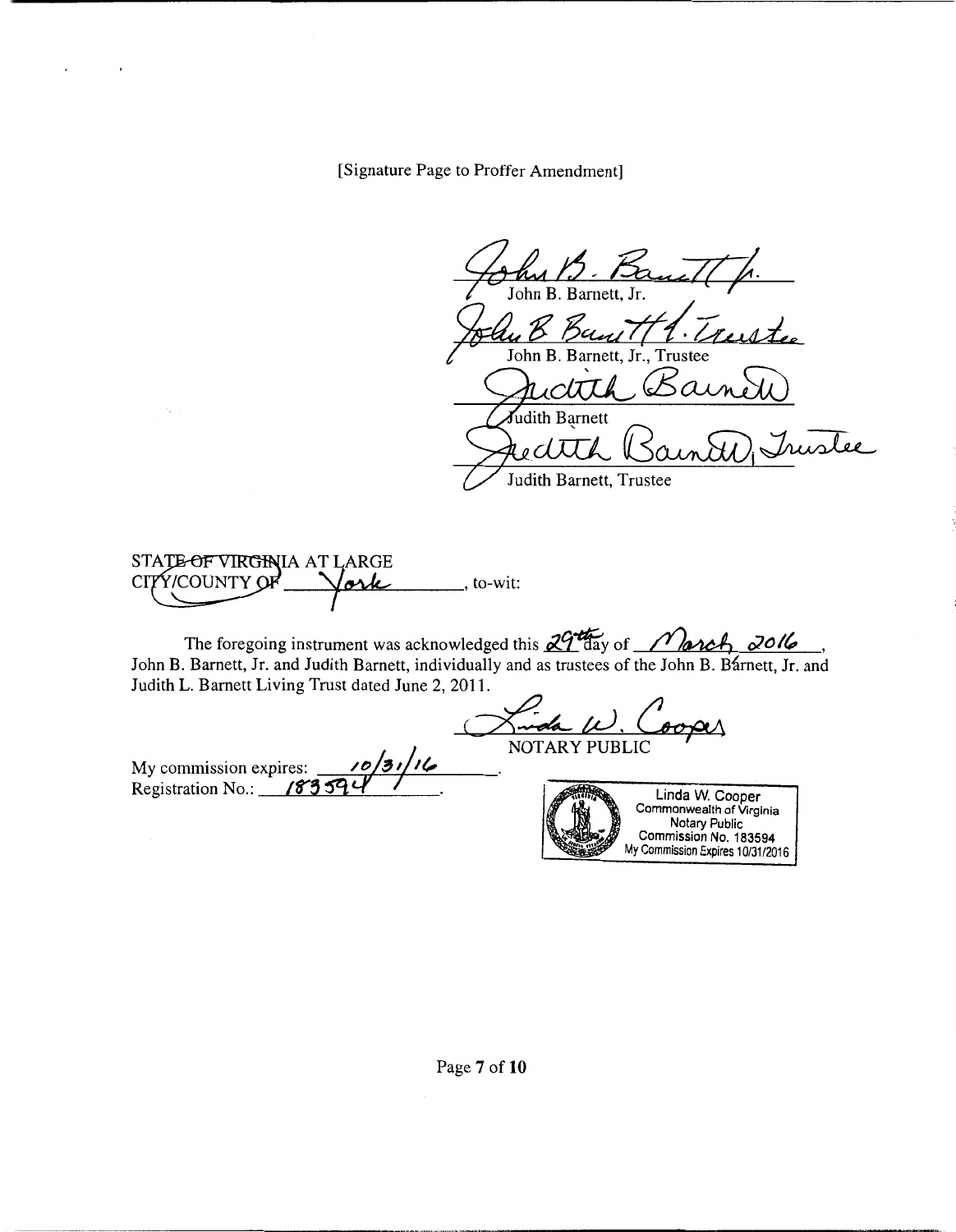### **EXHIBIT A**

#### Property Description

#### Parcel Dl

All that certain piece, parcel or lot of land situate in James City County, Virginia, set out and described as Parcel Dl as shown on a certain plat entitled "PLAT OF SUBDIVISION ON THE PROPERTY OWNED BY JOHN B. BARNETT JR., POWHATAN DISTRICT, JAMES CITY COUNTY, VIRGINIA" dated April 6, 2006 and made by AES Consulting Engineers of Williamsburg, Virginia, recorded in the Clerk's Office of the Circuit Court for the City of Williamsburg and County of James City, Virginia as Instrument No.

and

Parcel E

All that certain piece, parcel or lot of land situate in James City County, Virginia, set out and described as Parcel E as shown on a certain plat entitled "PLAT OF SUBDIVISION & PROPERTY LINE EXTINGUISHMENT BETWEEN THE PROPERTIES OWNED BY JOHN B. BARNETT JR., CHICKASAW, L.L.C. AND BARNETT DEVELOPMENT COMPANY, INC., POWHATAN DISTRICT, JAMES CITY COUNTY, VIRGINIA" dated April 4, 2006 and made by AES Consulting Engineers of Williamsburg, Virginia, recorded in the Clerk's Office of the Circuit Court for the City of Williamsburg and County of James City, Virginia as Instrument No. 060013607.

Including, all those certain lots, pieces, or parcels of land lying and being in the County of James City, Virginia, and known and designated as:

Lot Numbers 34 - 57 and the private right-of-ways shown on that certain plat entitled "PLAT OF SUBDIVISION & BOUNDARY LINE EXTINGUISHMENT VILLAGE AT CANDLE STATION PHASE 1, LOTS 34 - 57'', made by AES Consulting Engineers, Williamsburg, Virginia, and recorded in the Clerk's Office of the Circuit Court of the City of Williamsburg and County of James City, Virginia, on September 10, 2014 as Instrument Number 140014744.

Lot Numbers  $58 - 77$  and  $123 - 151$  and the private right-of-ways shown on that certain plat entitled "PLAT OF SUBDIVISION VILLAGE AT CANDLE STATION PHASE 1A, LOTS 58-77  $&$  LOTS 124-151", made by AES Consulting Engineers, Williamsburg, Virginia, and recorded in the Clerk's Office of the Circuit Court of the City of Williamsburg and County of James City, Virginia, on September 29, 2015 as Instrument Number 150018649.

Lot Numbers 1-9 and 23-30 shown on that certain plat entitled "PLAT OF SUBDIVISION AND BOUNDARY LINE ADJUSTMENT VILLAGE AT CANDLE STATION PHASE 2, LOTS 1-9 & LOTS 23-30", made by AES

#### Page **8** of 10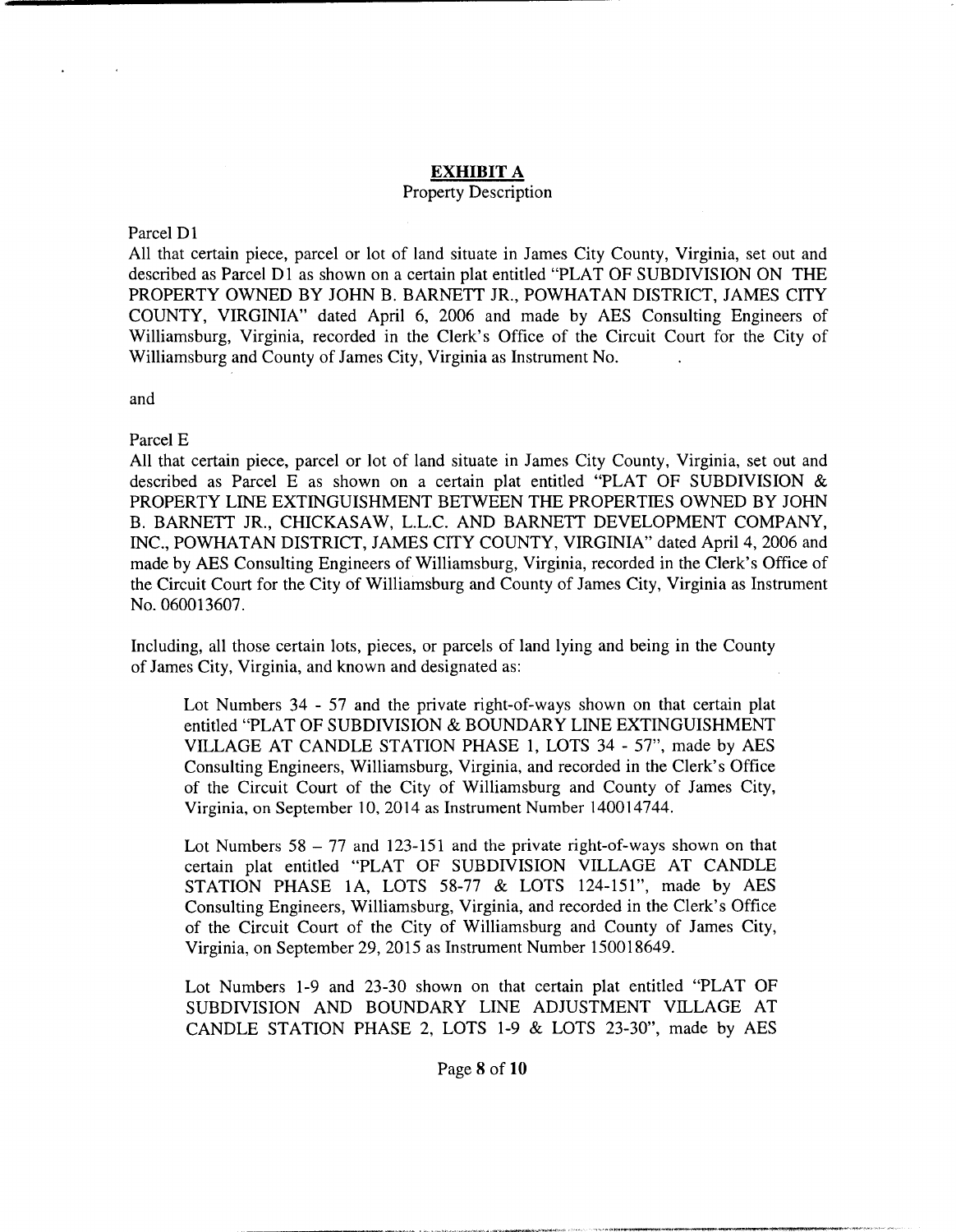Consulting Engineers, Williamsburg, Virginia, and recorded in the Clerk's Office of the Circuit Court of the City of Williamsburg and County of James City, Virginia, on November 12, 2015 as Instrument Number 150021481.

# And

A portion of Parcel A, County Tax Parcel #2321100001 A, containing a total of approximately 1.764 acres:

ALL THAT CERTAIN PORTION OF PARCEL "A", TAX MAP PARCEL #(23-2)(11-lA), SITUATE, LYING AND BEING IN THE POWHATAN DISTRICT OF THE COUNTY OF JAMES CITY, VIRGINIA, CONTAINING A TOTAL OF 76,820 SQUARE FEET± OR 1.764± ACRES MORE OR LESS AND BEING MORE PARTICULARLY DESCRIBED AS FOLLOWS:

COMMENCING AT A POINT ON THE SOUTHERLY RIGHT-OF-WAY LINE OF RICHMOND ROAD, U.S. ROUTE #60; A CORNER OF PARCEL "B", NOW OR FORMERLY OWNED BY CROSSWALK COMMUNITY CHURCH, INC., TAX MAP PARCEL #(23-2)(11-lB); THENCE IN A EASTERLY DIRECTION AND ALONG THE SOUTHERLY RIGHT-OF-WAY LINE OF RICHMOND ROAD, U.S. ROUTE #60, S70°01'07"E, 573.20' TO A POINT; THENCE ALONG A CURVE TO THE RIGHT, HAVING A RADIUS OF 2824.79' AND AN ARC LENGTH OF 14.83' TO A POINT; THIS BEING THE TRUE POINT OF BEGINNING (P.O.B.) AND THE NORTHWESTERN CORNER OF PARCEL "A" OF THE PROPERTY DESCRIBED HEREON.

THENCE FROM SAID TRUE POINT OF BEGINNING, SAID POINT BEING ALONG THE SOUTHERLY RIGHT-OF-WAY LINE OF RICHMOND ROAD, U.S. ROUTE #60, A CORNER TO PARCEL "A" OF THE PROPERTY DESCRIBED HEREON AND PARCEL "E" OF THE LANDS NOW OR FORMERLY OWNED BY CANDLE DEVELOPMENT, LLC; THENCE CONTINUING ALONG THE RIGHT-OF-WAY LINE OF RICHMOND ROAD, U. S. ROUTE #60, ALONG A CURVE TO THE RIGHT, HAVING A RADIUS OF 2824.79' AND AN ARC LENGTH OF 25.14' TO A POINT; A CORNER TO PARCEL "A" OF THE PROPERTY DESCRIBED HEREON AND PARCEL "D" OF THE LANDS NOW OR FORMERLY OWNED BY CANDLE DEVELOPMENT, LLC; THENCE LEA YING SAID CORNER AND RIGHT-OF-WAY LINE OF RICHMOND ROAD, U.S. ROUTE #60, S26° 33'06"W, 399.43' TO A POINT; THENCE ALONG A CURVE TO THE LEFT, HAVING A RADIUS OF 583.96' AND AN ARC LENGTH OF 71.64' TO A POINT; THENCE Sl9° 31'22"W, 247.60' TO A POINT, THENCE S36° 52'20"W, 2358.01' TO A POINT; THENCE N51° 43'03"E, 25.01' TO A POINT; THENCE N36° 52'20"E, 2353.58' TO A POINT; THENCE Nl9° 31'22"E, 243.78' TO A POINT; THENCE ALONG A CURVE TO THE RIGHT, HAVING A RADIUS OF 608.96' AND AN ARC LENGTH OF 74.71' TO A POINT; THENCE N26° 33'06"E, 396.79' TO THE AFORESAID TRUE POINT OF BEGINNING;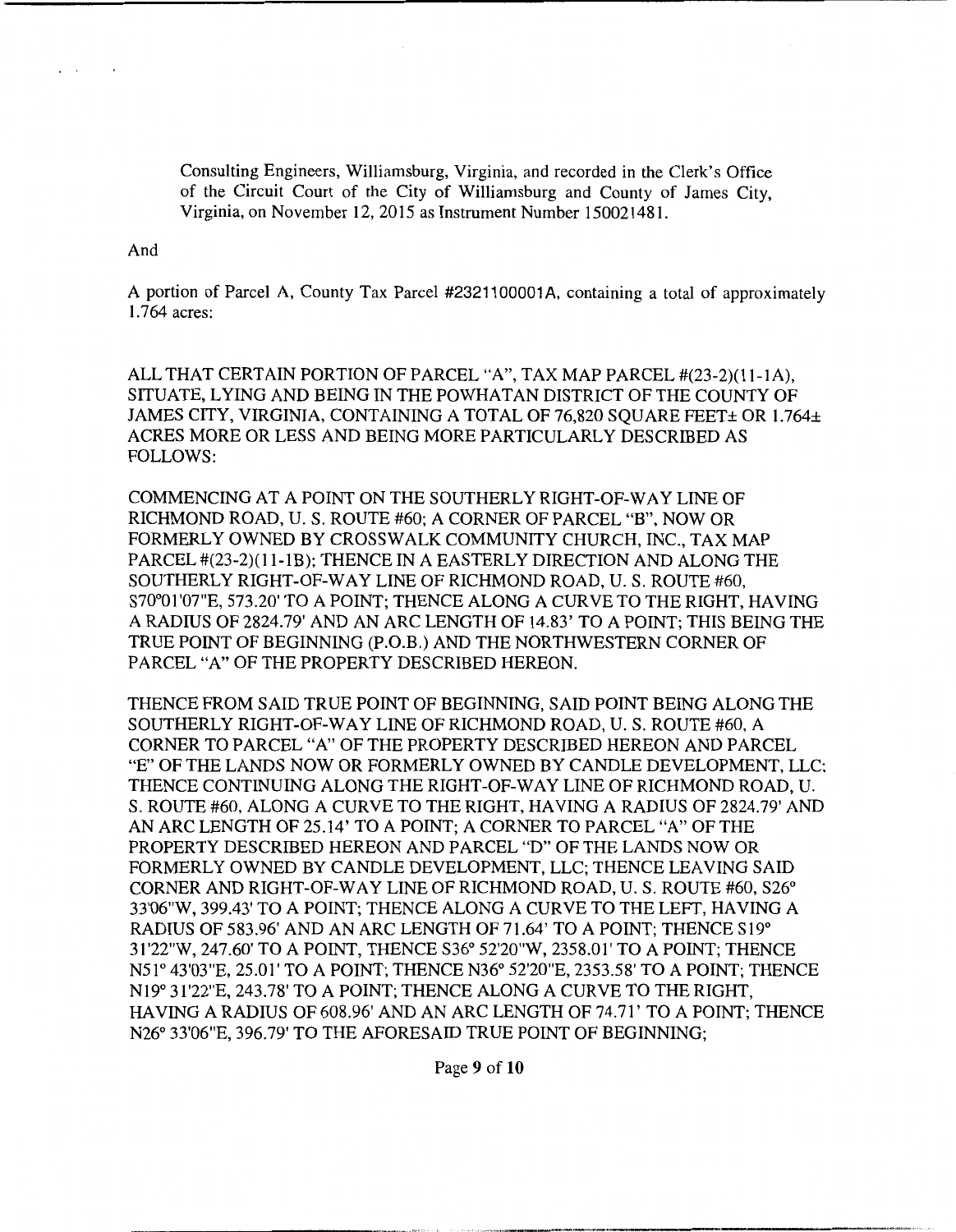THAT PORTION OF PARCEL "A" AND THE PROPERTY DESCRIBED HEREON IS MORE PARTICULARLY SHOWN ON THAT CERTAIN PLAT ENTITLED, "PLAT OF SUBDIVISION & PROPERTY LINE EXTINGUISHMENT BETWEEN THE PROPERTIES OF JOHN B. BARNETT, JR., CHICKASAW, L.L.C. AND BARNETT DEVELOPMENT COMPANY, INC.", DATED APRIL 4, 2006, REVISED MAY 5, 2006 AND DULY RECORDED AT THE CLERK'S OFFICE OF THE CIRCUIT COURT OF THE COUNTY OF JAMES CITY, VIRGINIA AS INSTRUMENT #060013607. And

That certain portion of James City County Tax Parcel 2321100001C to be made a part of Tax Parcel 2321100001D via boundary line adjustment as more particularly shown on the Master Plan.

And

 $\ddot{\phantom{0}}$  $\sim 10^{-1}$ 

> That certain portion of James City County Tax Parcel 2321100002D to be made a part of Tax Parcel 2321100001D via boundary line adjustment as more particularly shown on the Master Plan.

LESS AND EXCEPT FROM ALL OF THE ABOVE, Lots 38-40, 42, 44, and 46-57 shown on that certain plat entitled "PLAT OF SUBDIVISION & BOUNDARY LINE EXTINGUISHMENT VILLAGE AT CANDLE STATION PHASE 1, LOTS 34- 57", made by AES Consulting Engineers, Williamsburg, Virginia, and recorded in the Clerk's Office of the Circuit Court of the City of Williamsburg and County of James City, Virginia, on September 10, 2014 as Instrument Number 140014744.

| Secion 58.1-801, 58.1-802 & 58.1-814 have been paid.<br><b>STATE TAX</b> | <b>LOCAL TAX</b> | VIRGINIA: CITY OF WILLIAMSBURG & COUNTY OF JAMES CITY<br>This document was admitted to record on 5-17 2016<br>at 2.49 MIPM. The taxes imposed by Virginia Code<br><b>ADDITIONAL TAX</b> |
|--------------------------------------------------------------------------|------------------|-----------------------------------------------------------------------------------------------------------------------------------------------------------------------------------------|
|                                                                          |                  |                                                                                                                                                                                         |
| <b>TESTE: MONA A. FOLEY, CLERK</b>                                       |                  |                                                                                                                                                                                         |
| BY MORA                                                                  |                  | Clerk                                                                                                                                                                                   |

14494787v2 Page 10 of 10